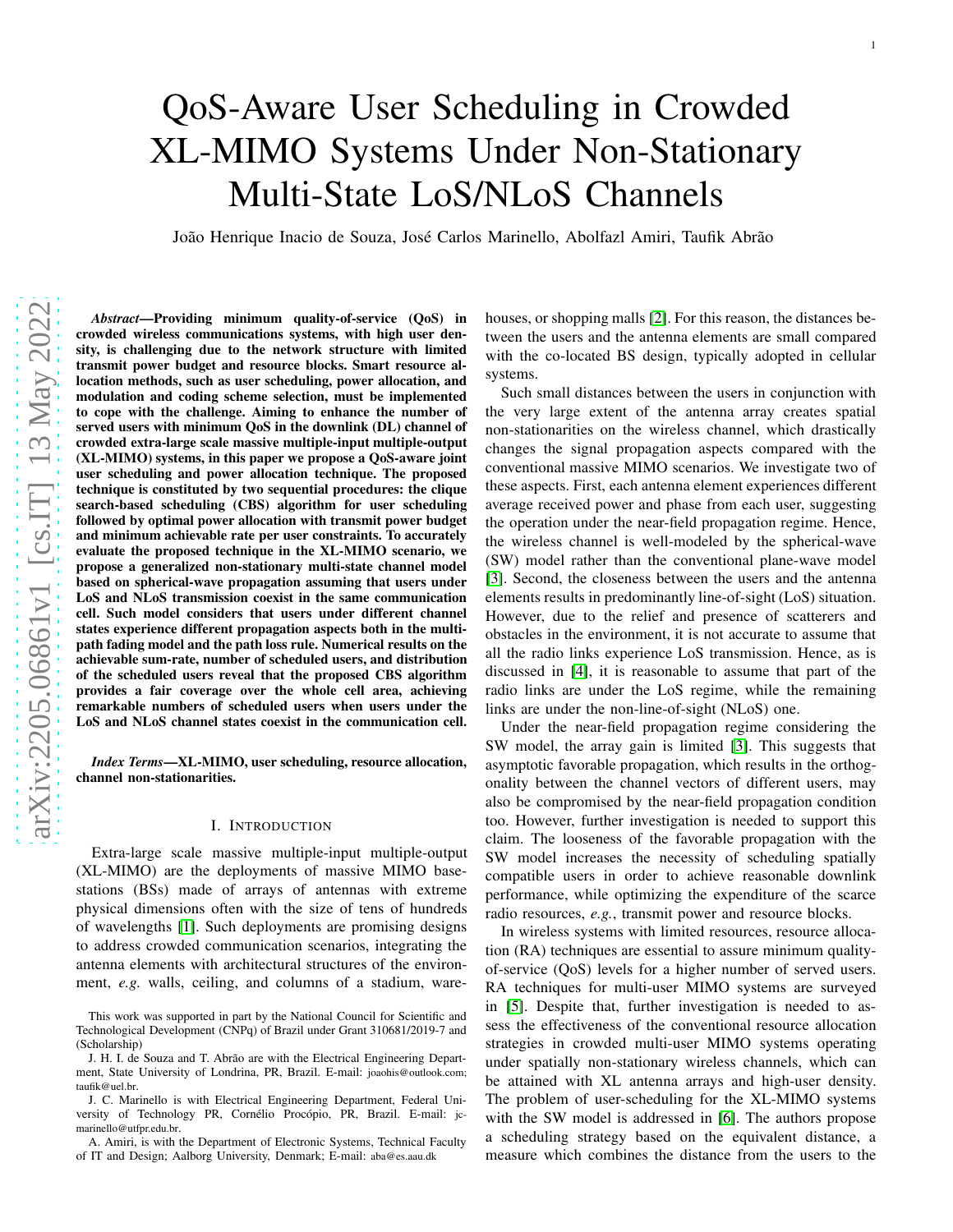BS and the interference level produced by the other scheduled users. In [\[7\]](#page-11-6), [\[8\]](#page-11-7) the authors propose methods for antenna selection aiming to maximize the energy efficiency and the spectral efficiency, respectively. The proposed methods use different approaches to compute the set of active antennas, including metaheuristic optimization, greedy strategies, and heuristic methods deploying approximate expressions for the performance metrics. However, proposing solutions specially designed for wireless channel models addressing different propagation conditions experienced by the users, while optimizing the expenditure of the scarce radio resources, is still a need. In [\[9\]](#page-11-8), authors take advantage of the non-overlapping visibility regions (VR) concept in a high-density, crowded XL-MIMO system to propose a joint random access and userscheduling protocol. Such a protocol explores the different VRs of the UEs to improve the access performance, besides seeking UEs with non-overlapping VRs to be scheduled in the same payload data pilot resource.

*Contributions*. The contribution of this work is fourfold.

- *i*) We propose a QoS-aware joint user scheduling and power allocation technique for the DL channel of crowded XL-MIMO systems. The proposed technique efficiently solves the formulated RA problem  $(\mathcal{P}_0)$  with two sequential procedures: the *clique search-based scheduling* (CBS) algorithm for user scheduling  $(\mathcal{P}_1)$ , and optimal power allocation with transmit power budget and minimum achievable rate per user constraints  $(\mathcal{P}_2)$ . Specifically, the CBS algorithm implements a *clique search* procedure on a graph that represents the users into the communication cell and their respective channels. Besides, CBS prioritizes serving the maximum number of users with minimum QoS rather than the common approach of maximizing the DL capacity as in [\[6\]](#page-11-5) and [\[10\]](#page-11-9). The adopted optimization goal is specially suitable for crowded scenarios, in which huge numbers of users need to be served by a network structure with limited transmit power budget and resource blocks.
- *ii*) Considering the transmit power budget and the minimum required rate per user, we develop an efficient method to check the infeasibility of the power allocation optimization problem  $(\mathcal{P}_2)$  without needing to calculate an inverse matrix. This method motivates the development of the graph representation used in CBS and reduces significantly the number of operations required to test if the original RA problem is feasible with a given set of scheduled users.
- *iii*) Aiming to capture the complexity of the propagation environment with XL antenna arrays, we propose a nonstationary multi-state channel model based on the SW propagation considering that users under LoS and NLoS transmission coexist in the same communication cell. In the proposed model is assumed that users under the LoS and NLoS states experience different propagation aspects both in the multi-path fading model and the path loss rule, extending the model proposed in [\[11\]](#page-11-10). Moreover, differently from the model developed in [\[4\]](#page-11-3), the proposed SW-based non-stationary multi-state LoS/NLoS model

considers the channel state at array level rather than antenna.

*iv*) We extensively evaluate the performance of the proposed CBS in the crowded XL-MIMO scenario under different channel conditions, comparing it to state-of-the-art techniques in terms of achievable sum-rate and number of scheduled users. Moreover, differently from [\[6\]](#page-11-5) and [\[10\]](#page-11-9), we analyze the individual performance of the scheduled users, characterizing the distribution of the served users along the cell area and according to their channel states.

*Notations*. Boldface small a and capital A letters represent vectors and matrices, respectively. Capital calligraphic letters A represent finite sets.  $I_n$  denotes the identity matrix of size n.  $\mathbf{0}_n$  denotes the zero column vector of length n.  $\{\cdot\}^T$  and  $\{\cdot\}^H$ denote, respectively, the transpose and the conjugate transpose operators.  $\varphi(\cdot)$  denotes the power set operator.

## II. SYSTEM MODEL

<span id="page-1-1"></span>In the following, we describe the model of the communication system analyzed in this work. We consider the DL transmission of a narrowband XL-MIMO system with  $K$  users operating in the time-division duplexing (TDD) mode. The BS is equipped with  $M$  antennas organized as a uniform linear array with elements spaced by the distance d. Therefore, the array has the aperture  $D = (M-1)d$ . A geometric sketch for a single-user XL-MIMO communication scenario is depicted in Fig. [1.](#page-1-0)

## *A. Channel Model*

In this subsection, we formulate the channel model based on the SW model considering that users under LoS and NLoS channel states coexist in the same communication cell. For this reason, we define two channel vectors, one for the LoS channel model, and other for the NLoS one. Then, we define a unified model capturing the multi-state aspect of the proposed channel model.



<span id="page-1-0"></span>Figure 1. Diagram of one user at the XL-MIMO communication scenario.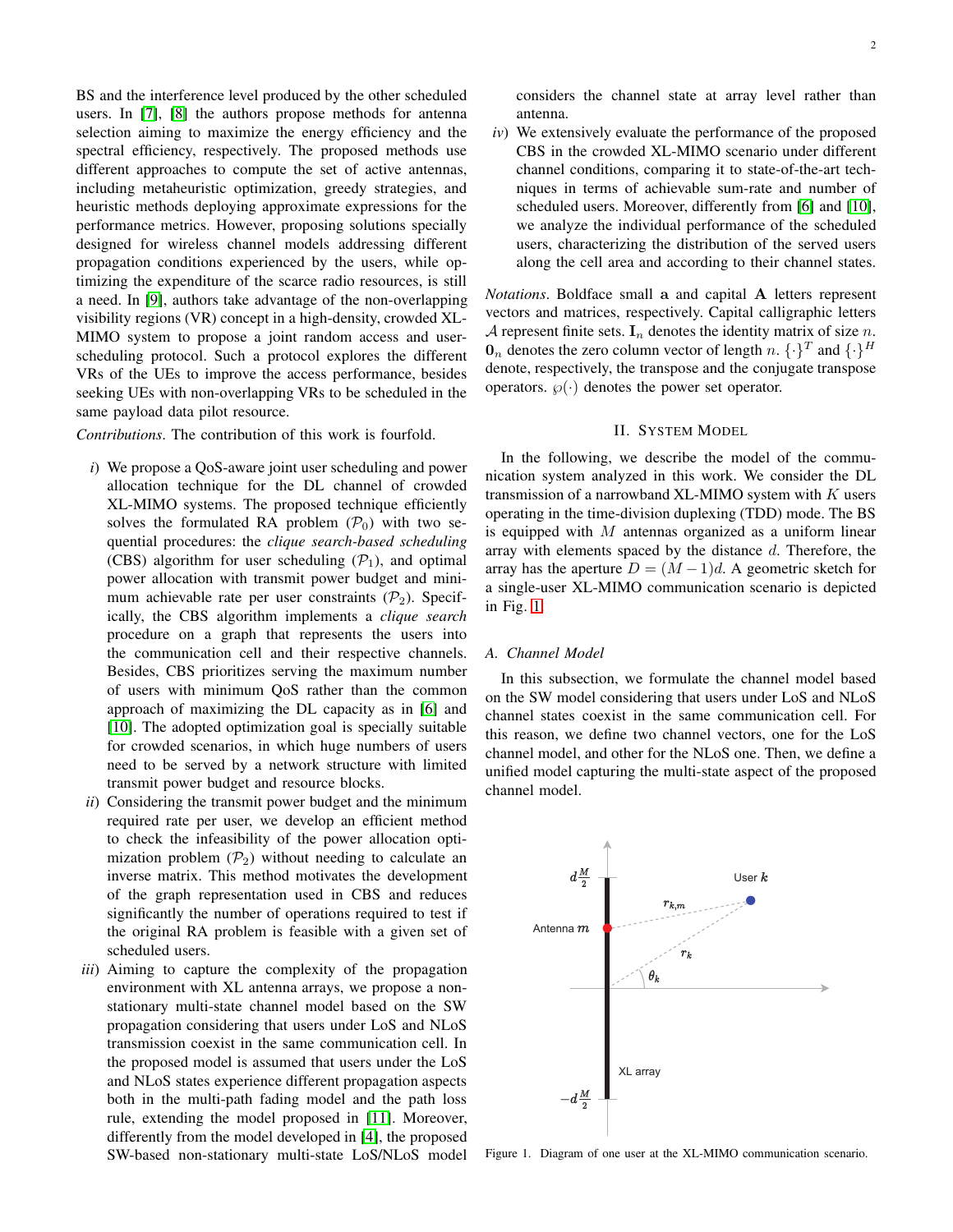The LoS channel follows the SW model. Hence, the channel response between the antenna  $m$  and the user k is equal to

<span id="page-2-0"></span>
$$
a_m(r_k, \theta_k) = \sqrt{\frac{\beta_0^{\text{LoS}}}{r_{k,m}^{\gamma^{\text{LoS}}}}}\exp\left(-j\frac{2\pi}{\lambda}r_{k,m}\right),\tag{1}
$$

where,  $r_k$  is the distance between the user k and the array boresight,  $\theta_k$  is the angle formed by the line connecting the user k and the array boresight,  $r_{k,m}$  is the distance between the user k and the antenna m (see Fig. [1\)](#page-1-0),  $\beta_0^{\text{LoS}}$  is the pathloss attenuation at a reference distance,  $\gamma^{\text{LoS}}$  is the path-loss exponent, and  $\lambda$  is the carrier wavelength. Considering [\(1\)](#page-2-0), the channel vector  $\mathbf{a}_k^{\text{LOS}} \in \mathbb{C}^M$  for the LoS channel is equal to

$$
\mathbf{a}_k^{\text{LOS}} = \begin{bmatrix} a_1(r_k, \theta_k) & \cdots & a_M(r_k, \theta_k) \end{bmatrix}^T \tag{2}
$$

Differently, the NLoS channel follows the i.i.d. Rayleighfading model with the path-loss computed independently for each antenna due to the variation of the average received power across the large-aperture XL-MIMO array [\[7\]](#page-11-6). The path-loss of the NLoS radio link between user  $k$  and the antenna  $m$  is equal to

$$
\beta_m(r_k, \theta_k) = \frac{\beta_0^{\text{NLoS}}}{r_{k,m}^{\gamma^{\text{NLoS}}}}
$$
\n(3)

where  $\beta_0^{\text{NLoS}}$  is the path-loss attenuation at a reference distance and  $\gamma^{\text{NLoS}}$  is the path-loss exponent. Hence, the channel vector  $\mathbf{a}_k^{\text{NLoS}} \in \mathbb{C}^M$  for the NLoS channel is defined such that

$$
\mathbf{a}_{k}^{\mathrm{NLoS}} \sim \mathcal{CN}\left(\mathbf{0}_{M}, \boldsymbol{\Sigma}\right) \tag{4}
$$

with the diagonal covariance matrix  $\Sigma$  containing the path-loss coefficients w.r.t. all the antenna elements, *i.e.*

<span id="page-2-1"></span>
$$
\mathbf{\Sigma} = \text{diag}\left( \begin{bmatrix} \beta_1(r_k, \theta_k) & \cdots & \beta_M(r_k, \theta_k) \end{bmatrix}^T \right) \tag{5}
$$

Note that the uncorrelated channel assumption in [\(5\)](#page-2-1) is justified since the antenna elements are separated by a distance  $d \geq \lambda/2$ .

*Definition 1.* Let  $x_k \in \{0, 1\}$  be the *channel state indicator* associated to the user  $k$ , equal to 1 if the channel is under the LoS state, or 0 if it is under the NLoS state. To capture the influence of topographic features associated to the communication cell on the channel state, *e.g.*, the effect of relief, as well as the spatial configuration of scatterers and obstacles, the indicator is modelled as a random variable. Therefore,  $x_k \sim f_{x_k|r_k, \theta_k}(x \mid r_k, \theta_k)$ , where  $f_{x_k|r_k, \theta_k}: \{0, 1\} \to \mathbb{R}_+^*$  is the conditional probability mass function (pmf) that depends on the position of the user  $k$  into the cell.

With the definition of the channel state indicator, as well as the LoS and NLoS channel vectors, we can define the *multistate channel vector*  $\mathbf{a}_k \in \mathbb{C}^M$  as

<span id="page-2-2"></span>
$$
\mathbf{a}_k = x_k \mathbf{a}_k^{\text{LoS}} + (1 - x_k) \mathbf{a}_k^{\text{NLoS}} \tag{6}
$$

Notice that, when  $x_k = 1$ , eq. [\(6\)](#page-2-2) is equal to the LoS channel vector. On the other hand, when  $x_k = 0$ , the channel vector of user  $k$  is equal to the NLoS channel vector. Hence, users with different channel states may coexist in the same communication cell, depending on the definition of the state indicator pmf,  $f_{x_k|r_k, \theta_k}$ .

In this sense, for the sake of simplicity and to enable evaluating the proposed techniques in a variety of channel scenarios, in the remainder of this work we consider that the channel state indicators follow a Bernoulli random distribution with parameter  $\rho$ , namely the *LoS probability*. Therefore, the conditional pmf results:

$$
f_{x_k|r_k, \theta_k}(x | r_k, \theta_k) = \rho^x (1 - \rho)^{1 - x}
$$
 (7)

where  $x \in \{0, 1\}$  and  $\forall k \in \{1, \ldots, K\}$ .

# *B. Signal Model*

Now, we define the model for the signal received by the users. Let  $\mathcal{K} \subseteq \{1, \ldots, K\}$  be the set of scheduled users. The transmitted signal by the BS is equal to

$$
\mathbf{z} = \sum_{k \in \mathcal{K}} \sqrt{p_k} s_k \mathbf{f}_k \tag{8}
$$

where  $p_k \geq 0$  is the power allocated for the user k,  $s_k$  such that  $\mathbb{E}[|s_k|^2] = 1$  is the signal intended for the user k, and  $f_k$  such that  $||f_k||_2^2 = 1$  is the precoding vector computed for the user k. The received signal by the user  $k \in \mathcal{K}$  is equal to

<span id="page-2-3"></span>
$$
y_k = \sqrt{p_k} s_k \mathbf{a}_k^H \mathbf{f}_k + \sum_{i \in \mathcal{K} \backslash k} \sqrt{p_i} s_i \mathbf{a}_k^H \mathbf{f}_i + w_k \tag{9}
$$

where  $w_k \sim \mathcal{CN}\left(0, \sigma_w^2\right)$  is the additive white Gaussian noise sample. Given the received signal in [\(9\)](#page-2-3), the signalto-interference-plus-noise ratio (SINR) calculated for the user  $k \in \mathcal{K}$  is equal to [\[6\]](#page-11-5)

<span id="page-2-5"></span>
$$
\text{SINR}_k = \frac{p_k |\mathbf{a}_k^H \mathbf{f}_k|^2}{\sum_{i \in \mathcal{K} \setminus k} p_i |\mathbf{a}_k^H \mathbf{f}_i|^2 + \sigma_w^2}
$$
(10)

Without loss of generality, let  $k = 1, \ldots, |\mathcal{K}|$  be the indices of the scheduled users. Then, the channel matrix with the channel vectors of all the scheduled users is defined as  $\mathbf{A} \in \mathbb{C}^{M \times |\mathcal{K}|}$  such that  $\mathbf{A} = [\mathbf{a}_1 \cdots \mathbf{a}_{|\mathcal{K}|}]$ . For the sake of simplicity, we consider perfect channel state information available at the transmitter (CSIT), and that  $|K| \leq M$  and rank  $A = |\mathcal{K}|$ , the BS transmits the DL signal using the zeroforcing (ZF) precoder. Hence, the precoding vector for each user  $k \in \mathcal{K}$  is equal to

<span id="page-2-4"></span>
$$
\mathbf{f}_{k}^{\text{ZF}} = \frac{\mathbf{A} \left( \mathbf{A}^H \mathbf{A} \right)^{-1} \mathbf{e}_{k}}{\left[ \left( \mathbf{A}^H \mathbf{A} \right)^{-1} \right]_{k,k}^{\frac{1}{2}}} \tag{11}
$$

where  $\mathbf{e}_k \in \{0,1\}^{|\mathcal{K}|}$  is the k-th vector of the standard basis of the  $|K|$ -dimensional Euclidean space.

Considering that the ZF precoder mitigates the inter-user interference (IUI), *i.e.*,  $\mathbf{a}_i^H \mathbf{f}_j = 0, \forall i, j \in \mathcal{K}, i \neq j$ , substituting [\(11\)](#page-2-4) in eq. [\(10\)](#page-2-5) results in the SINR calculated for user  $k$  using the ZF precoder,

$$
\text{SINR}_{k}^{\text{ZF}} = \frac{p_k}{\sigma_w^2 \left[ \left( \mathbf{A}^H \mathbf{A} \right)^{-1} \right]_{k,k}}
$$
(12)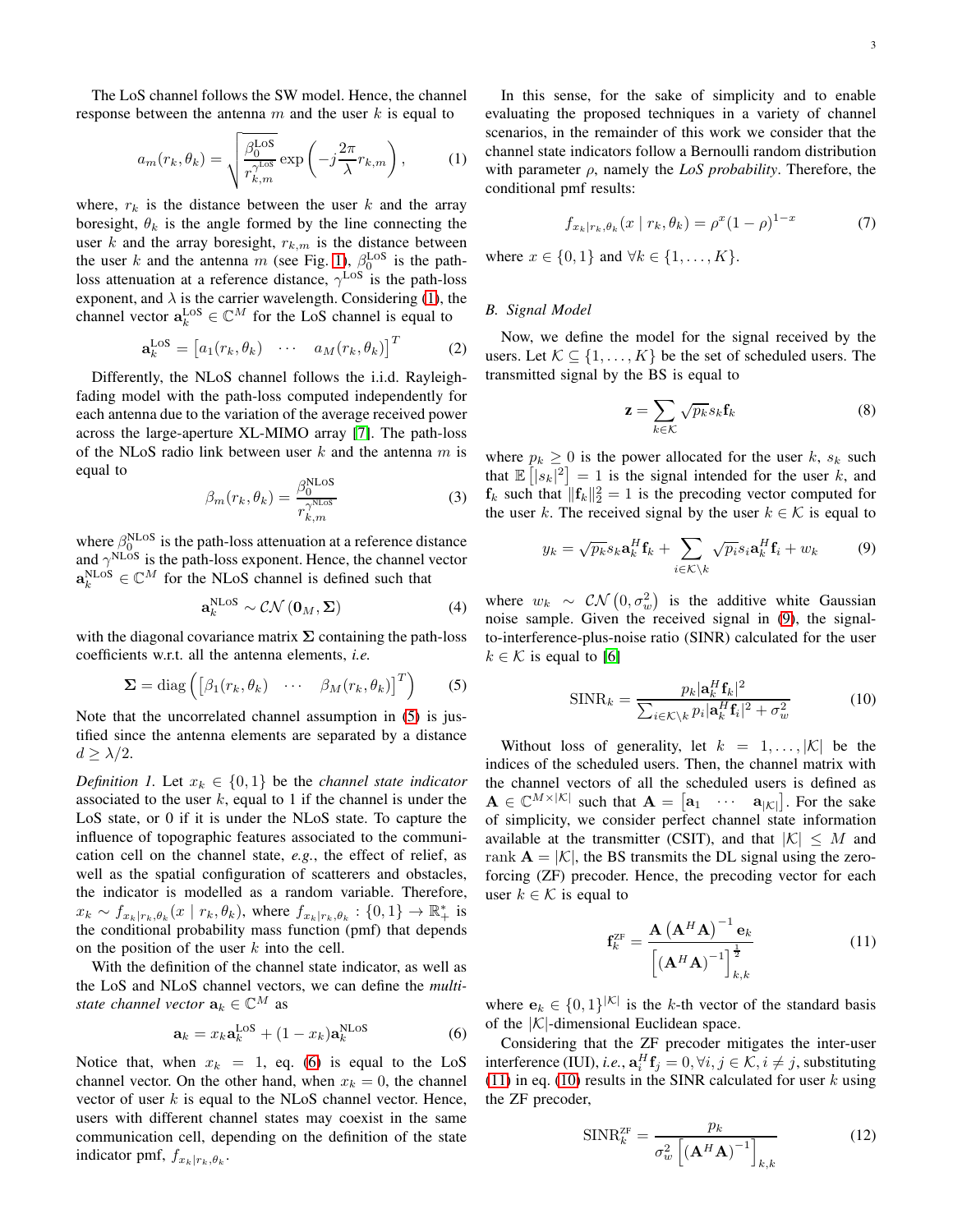Using the Shannon's equation, the achievable rate of the user  $k \in \mathcal{K}$  using the ZF precoder is equal to

$$
R_k^{ZF} = \log_2 \left( 1 + \text{SINR}_k^{ZF} \right)
$$
  
= 
$$
\log_2 \left( 1 + \frac{p_k}{\sigma_w^2 \left[ \left( \mathbf{A}^H \mathbf{A} \right)^{-1} \right]_{k,k}} \right)
$$
 (13)

Observing [\(13\)](#page-3-0), we note that the achievable rate of the user  $k$  not only depends on its respective allocated power and the noise power, but also on the overall set of scheduled users and their respective channel vectors. For this reason, the user scheduling process is crucial to attain reasonable performance levels.

Let  $\overline{R}_k \in \mathbb{R}_+$ ,  $\forall k \in \mathcal{K}$  be the minimum achievable rate that the BS must serve to user  $k$ . Given the set of scheduled users  $K$ , the maximum downlink achievable sum-rate of the XL-MIMO system using the ZF precoder is succeed with the allocated powers that solve the following optimization problem:

<span id="page-3-1"></span>
$$
\{p_k^*\}_{k \in \mathcal{K}} = \underset{\{p_k\}_{k \in \mathcal{K}}}{\arg \max} \quad \sum_{k \in \mathcal{K}} R_k^{\text{ZF}} \tag{14a}
$$

subject to 
$$
R_k^{\text{ZF}} \ge \overline{R}_k, \ \forall k \in \mathcal{K}
$$
 (14b)

$$
\sum_{k \in \mathcal{K}} p_k \le P_{\text{max}} \tag{14c}
$$

$$
p_k \ge 0, \forall k \in \mathcal{K} \tag{14d}
$$

where  $P_{\text{max}}$  is the maximum power available for DL transmission, and the achievable rates  $R_k^{\text{ZF}}, \forall k \in \mathcal{K}$  are given by eq. [\(13\)](#page-3-0). Since eq. [\(14\)](#page-3-1) is equivalent to the optimization problem of allocating power on independent parallel Gaussian channels, the set of powers  $\{p_k^*\}_{k \in \mathcal{K}}$  that solve it follows the waterfilling distribution [\[12\]](#page-11-11).

## <span id="page-3-9"></span>III. USER SCHEDULING: PROBLEM FORMULATION

In this section, we introduce the formulation of the studied user scheduling problem. The optimization problem of joint DL user scheduling and power allocation with individual minimum achievable rate constraints and transmit power budget can be defined as

$$
\mathcal{P}_0: \quad \underset{\mathcal{K}, \{p_k\}_k \in \mathcal{K}}{\text{maximize}} \quad \sum_{k \in \mathcal{K}} R_k^{\text{ZF}} \tag{15a}
$$

subject to 
$$
R_k^{\text{ZF}} \ge \overline{R}_k, \ \forall k \in \mathcal{K}
$$
 (15b)

$$
\sum_{k \in \mathcal{K}} p_k \le P_{\text{max}} \tag{15c}
$$

$$
\mathcal{K} \subseteq \{1, \dots, K\} \tag{15d}
$$

$$
p_k \ge 0, \forall k \in \mathcal{K} \tag{15e}
$$

The constraints [\(15b\)](#page-3-2) ensure that all the scheduled users are served with a minimum achievable rate. Moreover, the constraint [\(15c\)](#page-3-3) ensures that the DL transmitted power does not exceed  $P_{\text{max}}$ . Finally, the constraints [\(15e\)](#page-3-4) and [\(15d\)](#page-3-5) define the domain of the optimization variables.

The optimization problem  $P_0$  is concave in the variables  ${p_k}_{k \in \mathcal{K}}$ , but not in the variable K. For this reason, it isn't possible to solve  $P_0$  optimally with standard convex optimization tools. An alternative path to reach a sub-optimal solution is to split  $P_0$  into two sub-problems in which each variable is optimized independently. We discuss this strategy in the sequel.

<span id="page-3-0"></span>Let  $g: \wp(\{\mathbf{a}_k\}_{k=1}^K) \to \mathbb{R}_+$  be a function that measures the spatial compatibility between users from their channel vectors. The spatial compatibility quantifies how efficiently these channel vectors can be separated in space. Examples of spatial compatibility metrics are the *condition number* and the *null-space projection* of the channel matrix. Since there exists a correspondence between spatial compatible users and the precoding performance, optimizing a spatial compatibility metric is a promising path to obtain a good set of scheduled users [\[5\]](#page-11-4). The generic user scheduling problem solved by maximizing a spatial compatibility metric is called *user grouping*, and can be formulated as

$$
\mathcal{P}_1: \quad \mathcal{K}^* = \underset{\mathcal{K}}{\text{arg}\max} \quad g(\{\mathbf{a}_k\}_{k \in \mathcal{K}}) \tag{16a}
$$

subject to 
$$
\mathcal{K} \subseteq \{1, ..., K\}
$$
 (16b)

The optimization problem  $P_1$  is an NP-complete combinatorial problem solved only by exhaustive search. Since, in crowded XL-MIMO systems, the number of users into the communication cell is high, the size of the solution space of  $P_1$  scales quickly. Hence, in such a case it is impractical to solve the user grouping problem in feasible time. For this reason, Section [IV](#page-5-0) develops an effective, quasi-optimal and computationally efficient method to carry out the user scheduling in crowded XL-MIMO scenarios.

Given the set of scheduled users  $K^*$ , the optimal set of allocated powers  $\{p_k^*\}_{k \in \mathcal{K}^*}$  can be calculated by solving the following optimization sub-problem:

$$
\mathcal{P}_2: \quad \{p_k^*\}_{k \in \mathcal{K}^*} = \underset{\{p_k\}_{k \in \mathcal{K}^*}}{\arg \max} \quad \sum_{k \in \mathcal{K}^*} R_k^{\text{ZF}} \tag{17a}
$$

subject to 
$$
R_k^{\text{ZF}} \geq \overline{R}_k, \ \forall k \in \mathcal{K}^*
$$
 (17b)

<span id="page-3-8"></span><span id="page-3-7"></span>
$$
\sum_{k \in \mathcal{K}^*} p_k \le P_{\text{max}} \qquad (17c)
$$

$$
p_k \ge 0, \forall k \in \mathcal{K}^* \qquad (17d)
$$

The optimization problem  $\mathcal{P}_2$  is identical to [\(14\)](#page-3-1) and, if feasible, it can be solved optimally by the water-filling solution [\[12\]](#page-11-11). A simple way to check the feasibility of  $\mathcal{P}_2$  is presented in the following.

<span id="page-3-5"></span><span id="page-3-3"></span><span id="page-3-2"></span>*Remark 1.* The optimization problem  $\mathcal{P}_2$  is feasible if and only if the sum of the minimum allocated powers necessary to serve each user with its respective minimum achievable rate do not exceed Pmax, *i.e.*,

<span id="page-3-6"></span><span id="page-3-4"></span>
$$
\sum_{k \in \mathcal{K}^*} \overline{p}_k = \sigma_w^2 \sum_{k \in \mathcal{K}^*} \left( 2^{\overline{R}_k} - 1 \right) \left[ \left( \mathbf{A}^H \mathbf{A} \right)^{-1} \right]_{k,k} \le P_{\text{max}} \tag{18}
$$

where  $\overline{p}_k$  is the minimum power required to serve user k with the achievable rate  $\overline{R}_k$ , obtained from eq. [\(13\)](#page-3-0).

Considering that the feasibility criterion in eq. [\(18\)](#page-3-6) is satisfied, the solution of  $\mathcal{P}_2$  is given by

$$
p_k^* = \max\left(\overline{p}_k, \ \mu - \sigma_w^2 \left[ \left( \mathbf{A}^H \mathbf{A} \right)^{-1} \right]_{k,k} \right) \tag{19}
$$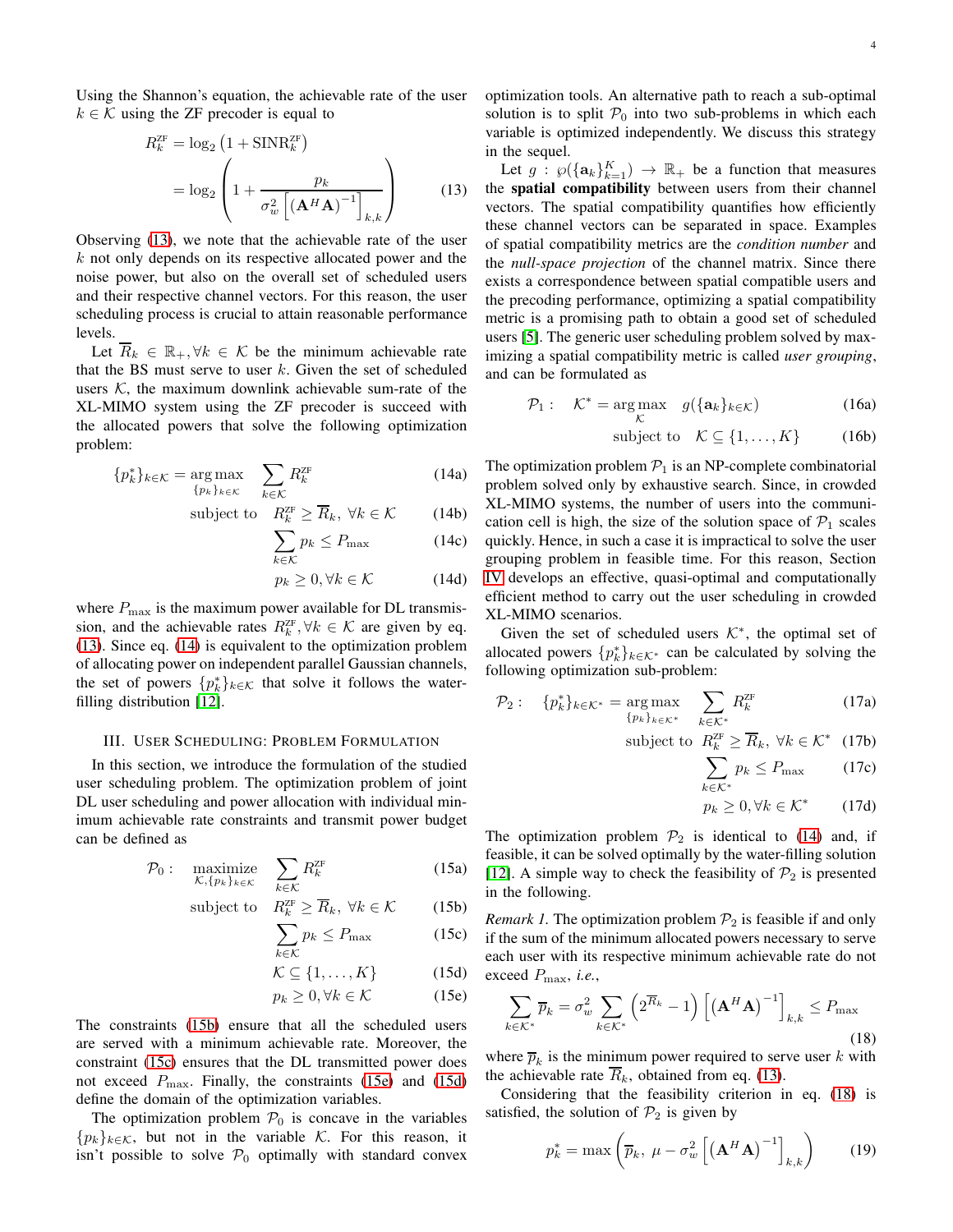$\forall k \in \mathcal{K}$ , where  $\mu$  is a constant called *water-level*. Moreover, in order to meet the constraint [\(17c\)](#page-3-7) with equality, the optimal water-level can be obtained satisfying:

$$
\sum_{k \in \mathcal{K}^*} \max \left( \overline{p}_k, \ \mu - \sigma_w^2 \left[ \left( \mathbf{A}^H \mathbf{A} \right)^{-1} \right]_{k,k} \right) - P_{\text{max}} = 0 \tag{20}
$$

which can be easily solved by a root-finding algorithm [\[12\]](#page-11-11).

A suboptimal solution of the original problem  $P_0$  can be obtained by sequentially solving  $P_1$  and  $P_2$ . Since the two optimization variables are decoupled in the formulated subproblems, the set of scheduled users  $K^*$  may result in an infeasible power allocation policy. In such case, the set  $K^*$ must be altered in order to enable the power allocation.

To solve the user scheduling problem by sequentially solving the sub-problems  $\mathcal{P}_1$  and  $\mathcal{P}_2$ , we propose the two distinct frameworks presented in Fig. [2.](#page-4-0) In the *Framework 1*, firstly the set of scheduled users is computed. Next, if the power allocation with the calculated set of users is infeasible, the users with the worst channel condition are removed until feasibility is reached. Finally, the power allocation is carried out. Differently, in the *Framework 2*, users are scheduled iteratively until the power allocation problem becomes infeasible. When an infeasible set of users is reached, the last scheduled user is removed, then power allocation procedure is carried out. From an implementation perspective, in general, solutions that fit into Framework 2 demand higher computational complexity than those fitting into Framework 1. This is due to the power allocation feasibility test carried out at every iteration, which commonly requires the calculation of the precoding vectors. Although in Framework 1 this feasibility test is carried out as well, if the user scheduling procedure is carefully designed, the number of tests can be drastically reduced, increasing its computational advantage w.r.t. Framework 2.



<span id="page-4-0"></span>Figure 2. Flowcharts of the two distinct frameworks adopted for joint user scheduling and power allocation procedure by sequentially solving  $P_1$  and  $\mathcal{P}_2$ . Note that, in Framework 2, the feasibility of the power allocation problem is checked at every iteration of the user scheduling procedure. On the other hand, in Framework 1, the power allocation feasibility check is carried out more than once only if the set of scheduled users results in an infeasible power allocation problem.

## *A.* P<sup>2</sup> *Infeasibility Test*

In this subsection, we present an efficient method to check the infeasibility of the optimization problem [\(17\)](#page-3-8) without needing to calculate the inverse matrix  $(A^H A)^{-1}$ . This method motivates the development of the graph representation used in the proposed scheduling algorithm and reduces significantly the number of operations required to test the feasibility of the set of scheduled users.

Let  $R_k^{\text{SU}}$  be the single user capacity of the user k calculated by

$$
R_k^{\text{SU}} = \log_2 \left( 1 + \frac{p_k \|\mathbf{a}_k\|_2^2}{\sigma_w^2} \right) \tag{21}
$$

The single user capacity is the achievable rate if, during the DL, the BS transmits only the signal of user  $k$ . Following this definition, the minimum required power  $\overline{p}_k^{\text{SU}}$  for user k to experience its minimum achievable rate  $\overline{R}_k$  is equal to

$$
\overline{p}_k^{\text{SU}} = \frac{\sigma_w^2}{\|\mathbf{a}_k\|_2^2} \left(2^{\overline{R}_k} - 1\right) \tag{22}
$$

*Lemma 1.* For any set of scheduled users  $K \subseteq \{1, \ldots, K\}$ , if the sum of the minimum powers required to equals the single user capacity of each scheduled user to its mini- $\sum_{k \in \mathcal{K}} \overline{p}_k^{\text{SU}} \ge P_{\text{max}}$ , the optimization problem [\(17\)](#page-3-8) is infeasimum achievable rate is equal to or greater than  $P_{\text{max}}$ , *i.e.*, ble. Such condition is sufficient but not necessary to confirm the infeasbility of  $\mathcal{P}_2$ . If  $\sum_{k \in \mathcal{K}} \overline{p}_k^{\text{SU}} < P_{\text{max}}$ , the feasibility or infeasibility of  $\mathcal{P}_2$  can only be proved by checking whether eq. [\(18\)](#page-3-6) holds.

*Proof.* The effective channel gain obtained by user k with the ZF precoder is upper-bounded by [\[13\]](#page-11-12)

<span id="page-4-1"></span>
$$
\|\mathbf{a}_{k}\|_{2}^{2} \geq \left[\left(\mathbf{A}^{H}\mathbf{A}\right)^{-1}\right]_{k,k}^{-1} = \|\mathbf{a}_{k}\|_{2}^{2} - \mathbf{a}_{k}^{H}\check{\mathbf{A}}_{k}\left(\check{\mathbf{A}}_{k}^{H}\check{\mathbf{A}}_{k}\right)^{-1}\check{\mathbf{A}}_{k}^{H}\mathbf{a}_{k}
$$
\n(23)

where  $\mathbf{A}_k \in \mathbb{C}^{M \times |\mathcal{K}| - 1}$  is the channel matrix with the channel vectors of all the scheduled users, except for k, *i.e.*,

$$
\breve{\mathbf{A}}_k = \begin{bmatrix} \mathbf{a}_1 & \cdots & \mathbf{a}_{k-1} & \mathbf{a}_{k+1} & \cdots & \mathbf{a}_{|K|} \end{bmatrix} \tag{24}
$$

Since **A** has full rank,  $\left(\check{A}_{k}^{H}\check{A}_{k}\right)^{-1}$  is positive definite and, consequently, the equality in eq.  $(23)$  is obtained if and only if  $\breve{A}_k^H a_k = 0_{|\mathcal{K}|-1}$ , *i.e.*, the channel vector of user k is orthogonal to the channel vectors of all the other users. Therefore, we obtain the following relationship between the sum of the minimum allocated powers required to attain the minimum achievable rates of the scheduled users,

$$
\sum_{k \in \mathcal{K}} \overline{p}_k \ge \sum_{k \in \mathcal{K}} \overline{p}_k^{\text{SU}} \tag{25}
$$

Accordingly, assuming that it is impossible to get perfectly orthogonal channel vectors, if  $\sum_{k \in \mathcal{K}} \overline{p}_k^{\text{SU}} \geq P_{\text{max}}$  we have that  $\sum_{k \in \mathcal{K}} \overline{p}_k > P_{\text{max}}$ , indicating that  $\mathcal{K}$  is an infeasible set of scheduled users for the optimization problem  $\mathcal{P}_2$ .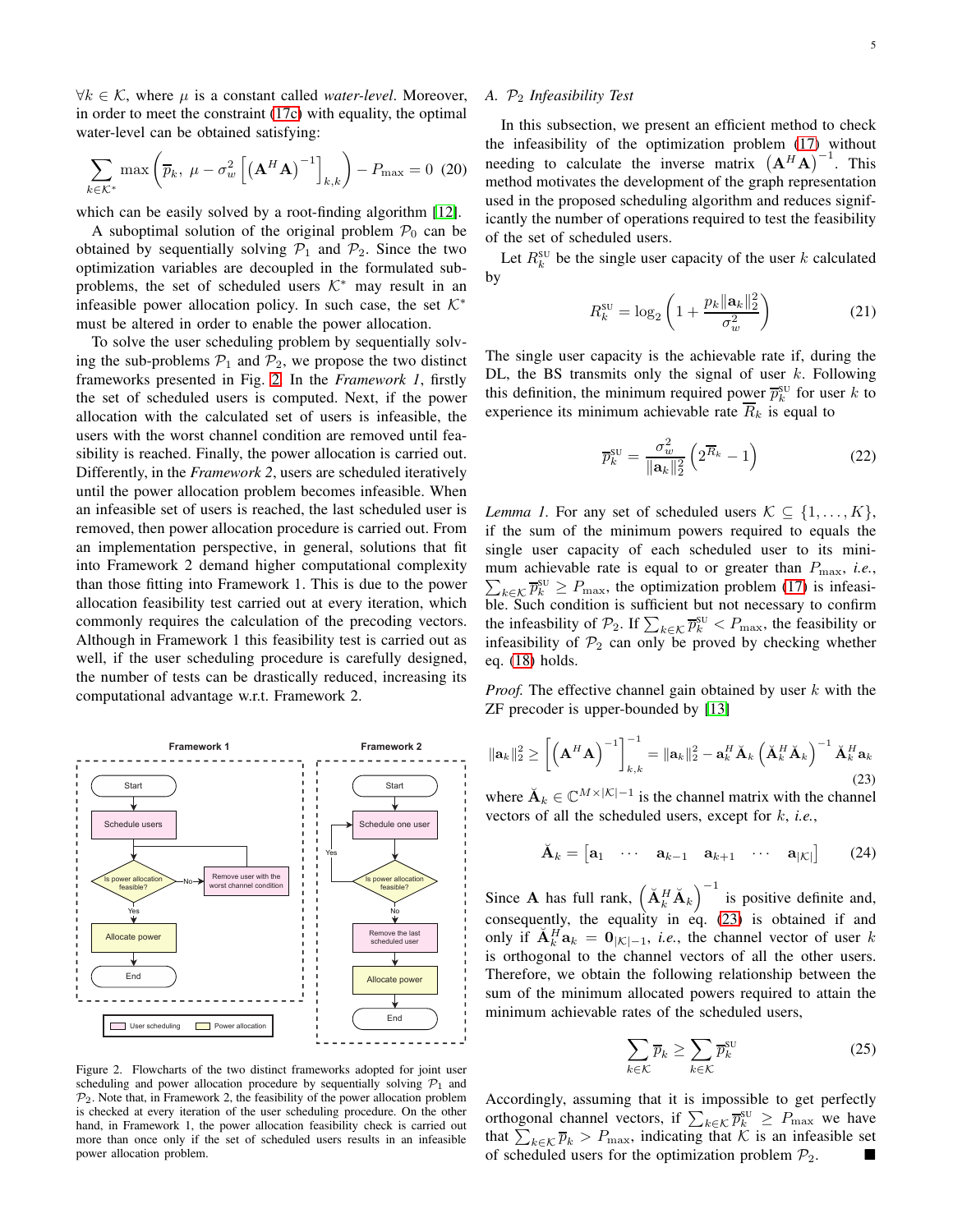# <span id="page-5-0"></span>IV. USER SCHEDULING BASED ON CLIQUE SEARCH

In this section, first we introduce the concept of undirected vertex-weighted graph (UWG) model for modeling the interference between the users in the proposed user scheduling XL-MIMO operating under a non-stationary multi-state LoS and NLoS channels. Then, we formulate a clique search problem on the UWG to solve the user scheduling and power allocation sub-problems  $P_1$  and  $P_2$  proposed in Section [III.](#page-3-9)

## *A. Undirected Vertex-Weighted Graph Model*

Let  $\mathcal{G} = (\mathcal{V}, \mathcal{E})$  be an UWG, where  $\mathcal{V} = \{v_1, \dots, v_V\}$ is the set with the graph vertices such that  $|V| = V$ , and  $\mathcal{E} \subseteq \{ \{v_i, v_j\} \mid v_i, v_j \in \mathcal{V}, v_i \neq v_j \}$  is the set with the graph edges. Let  $\mathbf{E} \in \{0,1\}^{V \times V}$  be the adjacency matrix of the graph  $G$  such that

$$
[\mathbf{E}]_{i,j} = \begin{cases} 1, & \text{if } \{v_i, v_j\} \in \mathcal{E} \\ 0, & \text{otherwise} \end{cases}
$$
 (26)

The vertex weight function  $\omega : V \to \mathbb{R}$  characterizes the weight of each vertex  $v_i \in \mathcal{V}$ .

In our work, the UWG  $G$  represents the users into the communication cell and the orthogonality relationship between their respective channel vectors. Each user  $k \in \{1, \ldots, K\}$  is represented by a vertex  $v_k$ . Moreover, the edges  $\mathcal E$  are described by the adjacency matrix constructed from the channel vectors according to the  $\epsilon$ -orthogonal rule,

$$
[\mathbf{E}]_{i,j} = \begin{cases} 0, & \text{if } i = j \\ I\left(\frac{|\mathbf{a}_i^H \mathbf{a}_j|}{\|\mathbf{a}_i\|_2 \|\mathbf{a}_j\|_2} < \epsilon\right), & \text{otherwise} \end{cases} \tag{27}
$$

 $\forall i, j \in \{1, \ldots, K\}$ , where  $I(\cdot)$  is the indicator function, and  $\epsilon$  represents the *admissibility for channel orthogonality*. This method of defining the graph edges makes that only vertices that represent users with quasi-orthogonal channel vectors to be connected. Finally, the weight of vertex  $k$  is defined as the minimum power required for user  $k$  to achieve a single user capacity equal to its minimum achievable rate, *i.e.*,

$$
\omega(v_k) = \overline{p}_k^{\text{SU}} = \frac{\sigma_w^2}{\|a_k\|_2^2} \left(2^{\overline{R}_k} - 1\right), \ \forall k \in \{1, \dots, K\} \quad (28)
$$

Fig. [3](#page-5-1) depicts a diagram of an UWG representation of a hypothetical XL-MIMO system with  $K = 7$  users and its equivalent adjacency matrix.

*Definition 2.* The subgraph  $G' = (V', E')$  is called a *clique* if the vertices in  $V'$  are mutually adjacent to one another, *i.e.*,  $\mathcal{E}' = \{ \{v_i, v_j\} \mid v_i, v_j \in \mathcal{V}', v_i \neq v_j \}.$  Moreover, the number of vertices in the clique is called *clique number* [\[14\]](#page-11-13).

#### *B. User Scheduling Based on Clique Search*

Now, we formulate the user scheduling process as a clique search problem in the UWG  $G$  that represents the XL-MIMO system. Let  $\mathcal{C}_{\mathcal{G}}$  be the set of all the cliques of the graph  $\mathcal{G}$ . Our aim is to find the clique with the largest clique number with sum of the weights less than or equal to  $P_{\text{max}}$ . This clique search problem can be written in the form

$$
\mathcal{P}_3: \qquad \mathcal{G}^* = \underset{\mathcal{G}'}{\arg \max} \quad |\mathcal{V}'| \tag{29a}
$$

subject to 
$$
\sum_{v_k \in \mathcal{V}'} \omega(v_k) \le P_{\text{max}} \quad (29b)
$$

<span id="page-5-4"></span><span id="page-5-3"></span><span id="page-5-2"></span>
$$
\mathcal{G}' = (\mathcal{V}', \mathcal{E}') \in \mathcal{C}_{\mathcal{G}} \qquad (29c)
$$

The constraint [\(29b\)](#page-5-2) ensures, via the sum of the weights of the clique vertices, that the set of scheduled users represented by the vertices is in the limit of  $\mathcal{P}_2$  infeasibility. Moreover, the constraint [\(29c\)](#page-5-3) ensures that  $\mathcal{G}^*$  is a clique of the graph G. Typically, clique problems are NP-complete, requiring high computational effort to be solved in large graphs. Specifically, the problem  $\mathcal{P}_3$  can be solved by clique enumeration [\[14\]](#page-11-13), which consists on listing all the possible cliques in the graph  $G$ , evaluating which one simultaneously satisfies  $(29a)$  and [\(29b\)](#page-5-2). The search space of this procedure can be reduced by evaluating the constraint [\(29b\)](#page-5-2) during each iteration of the clique enumeration. However, the worst-time complexity of this procedure is still the same as the original one. For this reason, we propose a low-complexity procedure to calculate a near-optimal solution of  $P_3$ .

Algorithm [1](#page-6-0) presents a method to find a near-optimal solution for the clique search problem  $P_3$ . We call this algorithm as *clique search-based scheduling* (CBS). In this pseudocode, the operator neighbors :  $V \rightarrow \wp(V)$  returns the set of vertices that have edges with the input vertex  $v_k$ , *i.e.*, neighbors $(v_k) = \{v_i \mid \{v_k, v_i\} \in \mathcal{E}\}.$ 

The greedy algorithm starts by finding the vertex that requires the least weight and adding it to the clique. The neighboring vertices of the first vertex constitute the clique neighborhood, computed in the line 3. In the loop beginning at line 6, the vertex of the clique neighborhood with the least weight is added to the clique. Next, in line 9, the clique neighborhood is updated with the vertices that are simultaneously neighbors of all the clique vertices. This loop repeats until the



<span id="page-5-1"></span>Figure 3. UWG representation of a hypothetical XL-MIMO system with  $K = 7$  users and its equivalent adjacency matrix. The vertices  $v_2$ ,  $v_3$ , and  $v_4$  form a clique in this graph.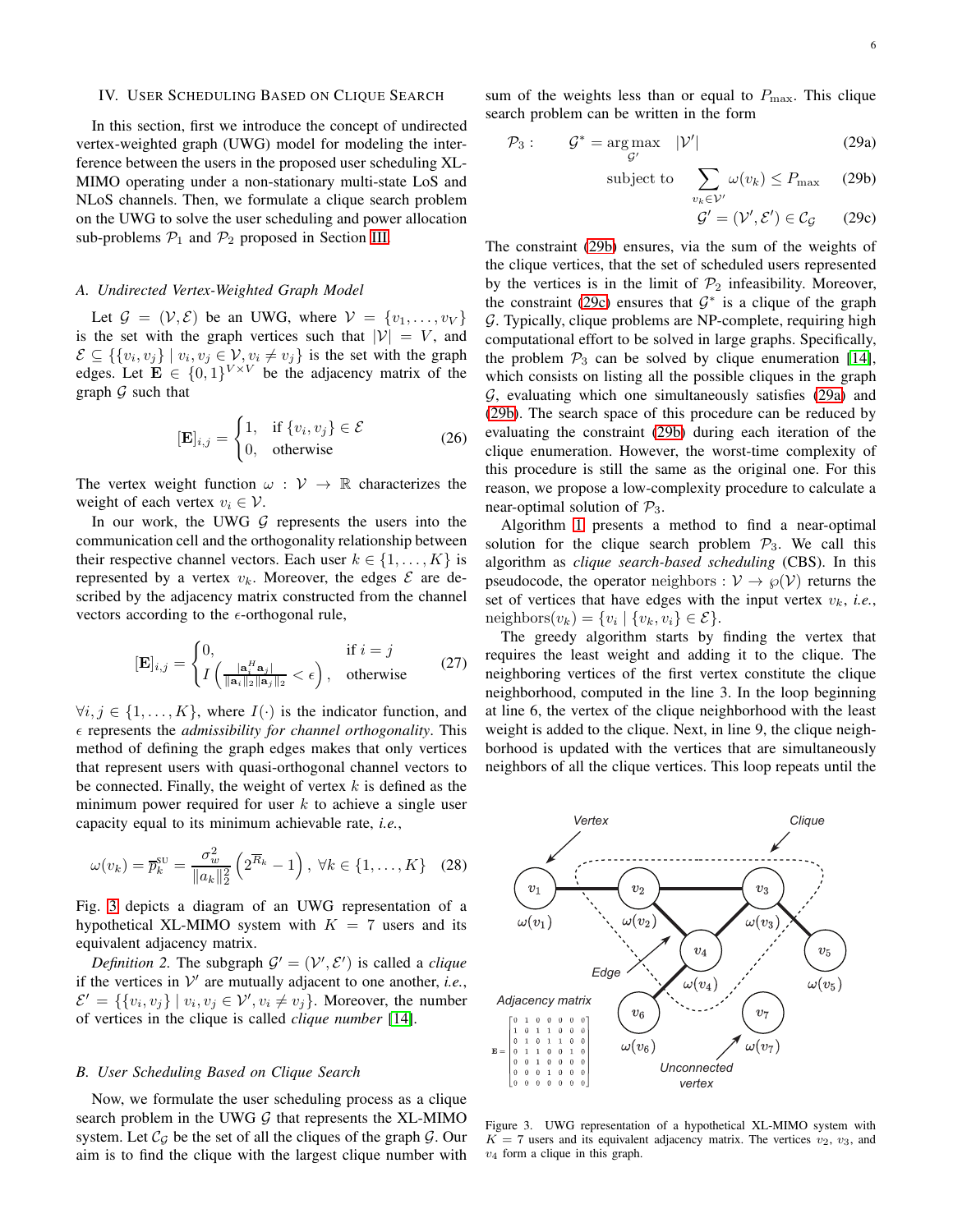sum of the weights in the clique is less than or equal to  $P_{\text{max}}$ , or if there are no more vertices in the clique neighborhood. The set of scheduled users is calculated from the output of the Algorithm [1](#page-6-0) by  $\mathcal{K} = \{k \in \{1, ..., K\} \mid v_k \in \mathcal{V}'\}$ . It is important to mention that, since the feasibility of the set of scheduled users w.r.t. the power allocation problem  $\mathcal{P}_2$  is not checked in the CBS algorithm, we can't guarantee that the users in  $K$  can be scheduled satisfying the power budget and minimum achievable rate constraints simultaneously. For this reason, we need a procedure to verify the feasibility of  $K$  w.r.t. the problem  $\mathcal{P}_2$  and remove users from the set if the power allocation is infeasible. We describe the adopted approach in the following.

#### <span id="page-6-3"></span>*C. Obtaining a Feasible Set of Scheduled Users*

Aiming to obtain a feasible set of scheduled users from the CBS algorithm, we adopt the *user removal* procedure described in Algorithm [2.](#page-6-1) In this procedure, the user with the lowest channel power is removed from the set of scheduled users until the power allocation problem  $\mathcal{P}_2$  becomes feasible. In line 3, the minimum allocated powers necessary to serve the scheduled users with their minimum achievable rates is calculated. Since the output of the CBS algorithm is an infeasible set of scheduled users, the sum of these powers is greater than  $P_{\text{max}}$ . In order to obtain a feasible set of scheduled users, in lines 5-8, the user with the lowest channel power is removed; then the minimum powers are recalculated with the new reduced set of users. This procedure repeats until the power allocation feasibility is confirmed according to the condition described in Remark 1, and evaluated in line 9.

Finally, with a feasible set of scheduled users, we can carry out power allocation satisfying both the *transmit power budget* and the *minimum achievable rate* constraints. Fig. [4](#page-6-2) sketches out the whole proposed technique for joint user scheduling and power allocation in crowded XL-MIMO systems.

| <b>Algorithm 1: CBS</b> – Greedy algorithm to solve the clique |  |  |
|----------------------------------------------------------------|--|--|
| search problem $\mathcal{P}_3$ .                               |  |  |

<span id="page-6-0"></span>

|                  | <b>Input:</b> The set of graph vertices, $V$                                   |  |  |  |  |
|------------------|--------------------------------------------------------------------------------|--|--|--|--|
|                  | <b>Output:</b> The set of clique vertices, $V'$                                |  |  |  |  |
|                  | $v_k \leftarrow \arg \min \omega(v_i);$                                        |  |  |  |  |
|                  | $v_i \in \mathcal{V}$                                                          |  |  |  |  |
|                  | $2 \mathcal{V}'^{(0)} \leftarrow \{v_k\};$                                     |  |  |  |  |
|                  | $\mathfrak{z} \,\, \mathcal{N}^{(0)} \leftarrow \text{neighbors}(v_k);$        |  |  |  |  |
|                  | 4 $\Omega^{(0)} \leftarrow \omega(v_i);$                                       |  |  |  |  |
|                  | $n \leftarrow 0$ ;                                                             |  |  |  |  |
| 6                | repeat                                                                         |  |  |  |  |
| 7                | $v_k \leftarrow \arg \min \omega(v_i);$                                        |  |  |  |  |
|                  | $v_i \in \mathcal{N}^{(n)}$                                                    |  |  |  |  |
| 8                | $\mathcal{V}'^{(n+1)} \leftarrow \mathcal{V}'^{(n)} \cup \{v_k\};$             |  |  |  |  |
| $\boldsymbol{9}$ | $\mathcal{N}^{(n+1)} \leftarrow \mathcal{N}^{(n)} \cap \text{neighbors}(v_k);$ |  |  |  |  |
| 10               | $\Omega^{(n+1)} \leftarrow \Omega^{(n)} + \omega(v_i);$                        |  |  |  |  |
| 11               | if $\Omega^{(n+1)} \geq P_{\text{max}}$ then                                   |  |  |  |  |
| 12               | exit loop;                                                                     |  |  |  |  |
| 13               | $n \leftarrow n+1$ ;                                                           |  |  |  |  |
|                  | 14 until $\mathcal{N}^{(n)} = \emptyset$ :                                     |  |  |  |  |
|                  | 15 $\mathcal{V}' \leftarrow \mathcal{V}'^{(n)}$ :                              |  |  |  |  |
|                  |                                                                                |  |  |  |  |



<span id="page-6-2"></span>Figure 4. Flowchart for the proposed joint user scheduling and power allocation technique constituted by the CBS algorithm (user scheduling), a user removal algorithm (set of feasible users), and optimal power allocation with minimum achievable rate constraints.

## *D. Scheduling Users Analyzing Their Channel Powers*

Now, we describe a simple but effective approach to schedule users based on the powers of the channel vectors. Let  $P_k$ be the power of the channel vector of user  $k$ , calculated from the multi-state channel vector in eq. [\(6\)](#page-2-2) by

$$
P_k = \|\mathbf{a}_k\|_2^2 \tag{30}
$$

The power of the channel vector is a suitable measure of the channel quality for a given user, resulting from its distance w.r.t. the BS array and its channel state. Moreover, by inspecting eqs. [\(18\)](#page-3-6) and [\(23\)](#page-4-1), one can see that the minimum allocated power necessary to serve user  $k \in \mathcal{K}$  with its respective minimum achievable rate is inversely proportional to  $P_k$ ,

$$
\overline{p}_k = \frac{\sigma_w^2 \left(2^{\overline{R}_k} - 1\right)}{P_k - \mathbf{a}_k^H \check{\mathbf{A}}_k \left(\check{\mathbf{A}}_k^H \check{\mathbf{A}}_k\right)^{-1} \check{\mathbf{A}}_k^H \mathbf{a}_k}
$$
(31)

Therefore, we use the channel powers to develop a user scheduling technique named *channel power-based scheduling* (CPBS).

Let  $n \in \mathbb{Z}_+^*$  be the number of the iteration of the CPBS algorithm. During each iteration, the CPBS schedules the

<span id="page-6-1"></span>

| <b>Algorithm 2: User removal:</b> obtaining a feasible set of                                                                                                                                                                                                                                                                                                                                                                                     |  |  |
|---------------------------------------------------------------------------------------------------------------------------------------------------------------------------------------------------------------------------------------------------------------------------------------------------------------------------------------------------------------------------------------------------------------------------------------------------|--|--|
| scheduled users                                                                                                                                                                                                                                                                                                                                                                                                                                   |  |  |
| <b>Input:</b> The set of scheduled users, $K$ , the minimum                                                                                                                                                                                                                                                                                                                                                                                       |  |  |
| achievable rates, $\left\{ \overline{R}_k \right\}_{k \in \mathcal{K}}$ , and the channel vectors,                                                                                                                                                                                                                                                                                                                                                |  |  |
| ${a_k}_{k \in \mathcal{K}}$                                                                                                                                                                                                                                                                                                                                                                                                                       |  |  |
| <b>Output:</b> The feasible set of scheduled users, $K'$                                                                                                                                                                                                                                                                                                                                                                                          |  |  |
| $1 \mathcal{K}' \leftarrow \mathcal{K}$ :                                                                                                                                                                                                                                                                                                                                                                                                         |  |  |
| $2 \mathbf{A} \leftarrow  \mathbf{a}_1 \cdots \mathbf{a}_{ \mathcal{K}' }  ;$                                                                                                                                                                                                                                                                                                                                                                     |  |  |
| $\overline{p}_k = \sigma_w^2 \left( 2^{\overline{R}_k} - 1 \right) \left[ \left( \mathbf{A}^H \mathbf{A} \right)^{-1} \right]_{k,k}, \forall k \in \mathcal{K}';$                                                                                                                                                                                                                                                                                 |  |  |
| 4 repeat                                                                                                                                                                                                                                                                                                                                                                                                                                          |  |  |
|                                                                                                                                                                                                                                                                                                                                                                                                                                                   |  |  |
|                                                                                                                                                                                                                                                                                                                                                                                                                                                   |  |  |
|                                                                                                                                                                                                                                                                                                                                                                                                                                                   |  |  |
| 5<br>6<br>$\begin{bmatrix}\n k^* \leftarrow \arg \min \ \mathbf{a}_k\ _2^2, \ k \in \mathcal{K}';\n\end{bmatrix}$<br>6<br>$\mathcal{K}' \leftarrow \mathcal{K}' \backslash k^*;$<br>7<br>$\mathbf{A} \leftarrow [\mathbf{a}_1 \cdots \mathbf{a}_{k^*-1} \mathbf{a}_{k^*+1} \cdots \mathbf{a}_{ \mathcal{K}' }];$<br>8<br>$\overline{p}_k = \sigma_w^2 \left( 2^{\overline{R}_k} - 1 \right) \left[ \left( \mathbf{A}^H \mathbf{A} \right)^{-1} \$ |  |  |
| 9 until $\sum_{k \in \mathcal{K}'} \overline{p}_k \leq P_{\text{max}};$                                                                                                                                                                                                                                                                                                                                                                           |  |  |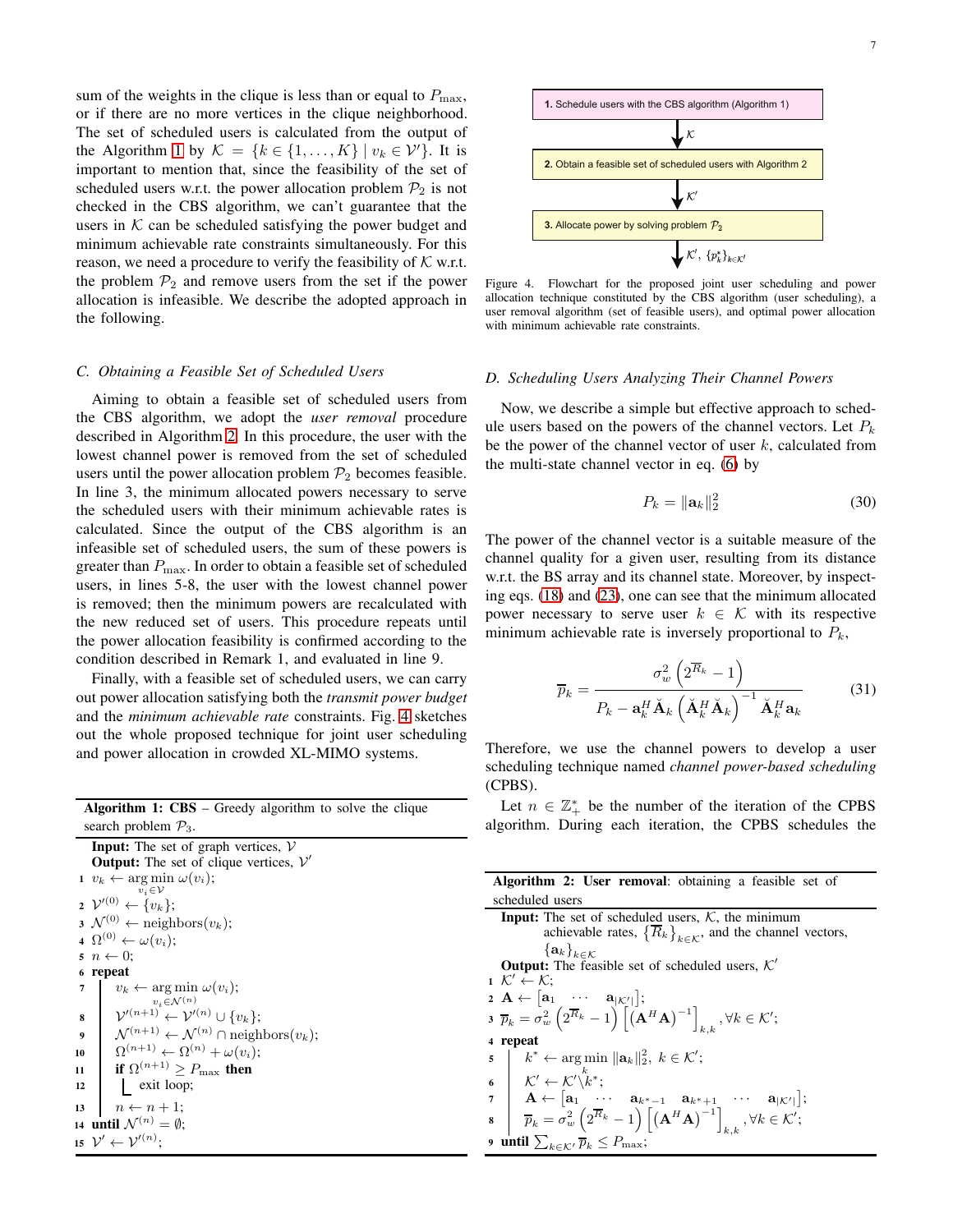| Algorithm 3: CPBS - Channel power-based scheduling |  |  |  |  |
|----------------------------------------------------|--|--|--|--|
|----------------------------------------------------|--|--|--|--|

**Input:** The number of users,  $K$ , and the channel vectors,  $\{{\bf a}_k\}_{k=1}^K$ **Output:** The set of scheduled users,  $K$ 1  $P_k \leftarrow ||\mathbf{a}_k||_2^2, \ \forall k \in \{1, \ldots, K\};$  $\lambda \colon \mathcal{K}^{(0)} \leftarrow \emptyset;$  $3\;\: {\Omega}^{(0)}, n \leftarrow 0;$ <sup>4</sup> repeat  $\mathfrak{s} \quad \mid \quad k^* \leftarrow \argmax P_k, \ k \in \{1, \ldots, K\} \backslash \mathcal{K}^{(n)};$ 6  $\left\{ \mathcal{K}^{(n+1)} \leftarrow \mathcal{K}^{(n)} \cup \{k^*\};\right.$  $\eta \quad \Omega^{(n+1)} \leftarrow \Omega^{(n)} + \overline{p}_{k^*}^{\text{SU}};$ 8  $n \leftarrow n + 1;$ 9 until  $\Omega^{(n+1)} \geq P_{\max}$  or  $|\mathcal{K}^{(n)}| = K;$ 10  $\mathcal{K} \leftarrow \mathcal{K}^{(n)}$ ;

<span id="page-7-0"></span>user with the largest channel power, solving the following optimization problem until a stop criterion is met.

$$
k^* = \underset{k}{\text{arg}\max} \quad P_k \tag{32a}
$$

subject to 
$$
k \in \{1, ..., K\} \backslash \mathcal{K}^{(n-1)}
$$
 (32b)

The pseudocode of the CPBS algorithms is given in Algorithm [3.](#page-7-0) The CPBS algorithm operates with the procedure described in the following. In lines 5 and 6, the agorithm schedules the user with the largest channel power by solving the problem [\(32\)](#page-7-1). The algorithm repeats this procedure until the set of scheduled users results in an infeasible power allocation problem according to the criterion described in Remark 2, or if all the users in the communication cell are scheduled. Similarly to the CBS algorithm, the set of scheduled users calculated by the CPBS generate an infeasible power allocation problem. Therefore, the procedure derived in Section [IV-C](#page-6-3) must be applied to  $K$  to generate the final set of scheduled users.

#### V. NUMERICAL RESULTS

In this section, we present numerical results to demonstrate the effective performance of the introduced user scheduling methods operating in crowded XL-MIMO systems. In the Monte-Carlo simulations, we consider  $K = 10<sup>3</sup>$  users located inside a cell such that  $r_k \in [0.03, 1]$  km and  $\theta_k \in [-\pi, \pi]$ ,  $\forall k \in \{1, \ldots, K\}$ . The users are uniformly distributed in the cell area. Hence, the angles  $\theta_k$  follow an uniform distribution, while the distances  $r_k$  follow the probability density function [\[15\]](#page-11-14)

$$
f_{r_k}(r) = \begin{cases} 2r(r_{\text{max}}^2 - r_{\text{min}}^2)^{-1}, & \text{if } r_{\text{min}} \le r \le r_{\text{max}}\\ 0, & \text{otherwise} \end{cases}
$$
(33)

where  $r_{\min}$  and  $r_{\max}$  are respectively the minimum and maximum distance from the array center in the communication cell. The BS is equipped with  $M = 10<sup>3</sup>$  antennas. The minimum achievable rate per user is set to  $\overline{R}_k \in [5, 15]$  bps/Hz,  $\forall k \in \{1, \ldots, K\}$ . We choose the minimum value of 5 bps/Hz in order to meet the ITU-R experienced data rate requirement of 100 Mbps for the dense urban eMBB scenario [\[16\]](#page-11-15). On the matter of the channel model, the path-loss attenuation and

coefficients are defined according to the ITU-R urban microcell environment [\[17\]](#page-11-16). The complete list of the simulation parameters is organized in Table [I.](#page-7-2) The evaluation metrics are calculated by averaging the results obtained from  $S = 10^3$ realizations. During each realization, the users positions and the channels are generated by sampling random distributions following the definitions provided in Section [II.](#page-1-1)

<span id="page-7-2"></span>Table I SIMULATION PARAMETERS FOR EVALUATION OF THE USER SCHEDULING TECHNIQUES.

<span id="page-7-1"></span>

| Parameter                               | Value                                            |  |  |  |
|-----------------------------------------|--------------------------------------------------|--|--|--|
| System                                  |                                                  |  |  |  |
| Number of antennas                      | $M = 10^{3}$                                     |  |  |  |
| Carrier frequency                       | $f_c = 4 \text{ GHz}$                            |  |  |  |
| System bandwidth                        | $B = 20$ MHz                                     |  |  |  |
| Antennas spacing                        | $d = 3.75$ cm                                    |  |  |  |
| Number of users                         | $K = 10^3$                                       |  |  |  |
| Minimum achievable rate                 | $\overline{R}_k \in [5, 15]$ bps/Hz, $\forall k$ |  |  |  |
| User distance range                     | $r_k \in [0.03, 1]$ km                           |  |  |  |
| User angle range                        | $\theta_k \in [-\pi, \pi]$ m                     |  |  |  |
| Transmit power budget                   | $P_{\text{max}} \in [0, 30]$ dBm                 |  |  |  |
| <b>Channel</b>                          |                                                  |  |  |  |
| LoS probability                         | $\rho \in \{0, 0.25, 0.75, 1\}$                  |  |  |  |
| LoS channel path loss exponent          | $\gamma^{\text{LoS}}=2.20$                       |  |  |  |
| NLoS channel path loss exponent         | $\gamma^{\text{NLoS}}=3.67$                      |  |  |  |
| LoS channel path loss attenuation       | $\beta_{0}^{\text{LoS}} = 10^{-4.00}$            |  |  |  |
| NLoS channel path loss attenuation      | $\beta_{0}^{NLOS} = 10^{-3.85}$                  |  |  |  |
| Noise power spectral density            | $-174$ dBm/Hz                                    |  |  |  |
| <b>CBS</b> algorithm                    |                                                  |  |  |  |
| Admissibility for channel orthogonality | $\epsilon = 0.4$                                 |  |  |  |
| <b>Monte-Carlo Simulation</b>           |                                                  |  |  |  |
| Number of realizations                  | $S = 10^3$                                       |  |  |  |

#### *A. Evaluation Metrics*

The metrics used to evaluate the user scheduling techniques are *a*) the achievable sum-rate; *b*) the average achievable rate; and *c*) the number of scheduled users. Moreover, we have defined metrics to analyze the *d*) distribution of the scheduled users across the cell, and *e*) the probability of a user being scheduled given its channel state.

From the achievable rate of the user  $k$  defined in eq. [\(13\)](#page-3-0), the system *achievable sum-rate* is calculated by:

<span id="page-7-3"></span>
$$
\mathcal{R} = \sum_{k \in \mathcal{K}} \log_2 \left( 1 + \frac{p_k}{\sigma_w^2 \left[ \left( \mathbf{A}^H \mathbf{A} \right)^{-1} \right]_{k,k}} \right) \tag{34}
$$

Using eq. [\(34\)](#page-7-3), the *average achievable rate* can be expressed dividing the sum-rate by the number of scheduled users:

$$
\overline{\mathcal{R}} = \frac{\mathcal{R}}{|\mathcal{K}|} \tag{35}
$$

To measure the *distribution of the scheduled users* across the cell, we determine the complementary cumulative distribution function (CCDF) of the 2D distance between the scheduled users and the array center. The CCDF for a distance  $r \geq 0$  is calculated by

<span id="page-7-4"></span>
$$
\bar{F}(r) = \Pr\left(k \in \mathcal{K} \mid r_k > r\right) \tag{36}
$$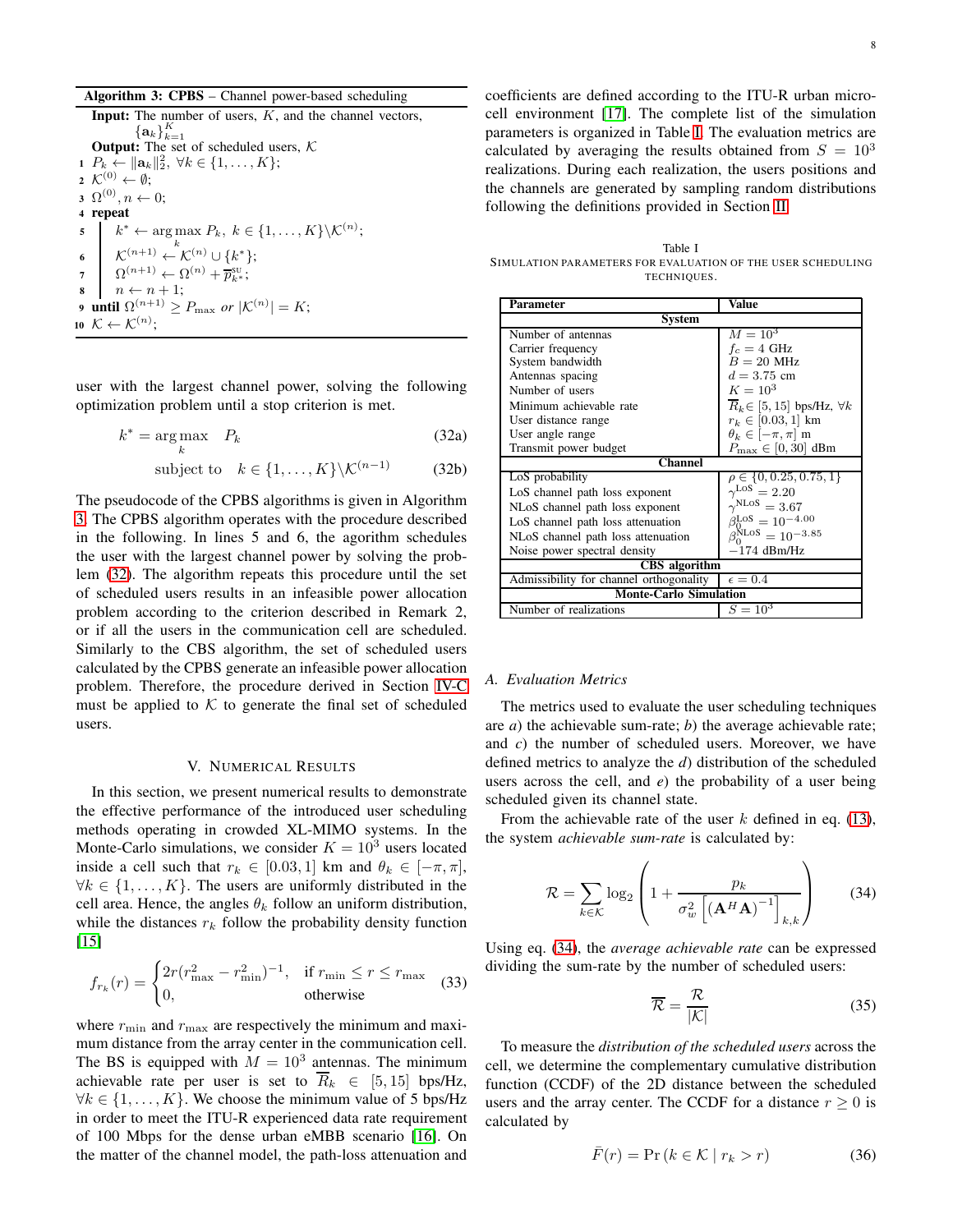From a numerical perspective, the CCDF in eq. [\(36\)](#page-7-4) can be approximated by deploying the result of a Monte-Carlo simulation as

$$
\widehat{\overline{F}}(r) = \frac{\sum_{\mathcal{K} \in \mathcal{S}} \sum_{k \in \mathcal{K}} I(r_k > r)}{\sum_{\mathcal{K} \in \mathcal{S}} |\mathcal{K}|} \tag{37}
$$

where  $S = \{K_1, \ldots, K_S\}$  is the set containing all the sets of scheduled users obtained in each of  $S = |\mathcal{S}|$  Monte-Carlo realizations.

A complementary metric to evaluate the distribution of the scheduled users is the probability of a user being scheduled given its channel state. These probabilities w.r.t. a user under the LoS or NLoS channel state are respectively given by

$$
P_{\text{LoS}} = \Pr\left(k \in \mathcal{K} \mid x_k = 1\right) \tag{38}
$$

$$
P_{\text{NLoS}} = \Pr\left(k \in \mathcal{K} \mid x_k = 0\right) \tag{39}
$$

Similarly to eq. [\(36\)](#page-7-4), these two probabilities can be estimated from the result of a Monte-Carlo simulation by calculating:

$$
\hat{P}_{\text{LoS}} = \frac{\sum_{\mathcal{K} \in \mathcal{S}} \sum_{k \in \mathcal{K}} I(x_k = 1)}{\sum_{\mathcal{K} \in \mathcal{S}} |\mathcal{K}|} \tag{40}
$$

$$
\hat{P}_{\text{NLoS}} = \frac{\sum_{\mathcal{K} \in \mathcal{S}} \sum_{k \in \mathcal{K}} I(x_k = 0)}{\sum_{\mathcal{K} \in \mathcal{S}} |\mathcal{K}|} \tag{41}
$$

## *B. Baseline Techniques*

The baseline user scheduling techniques for XL-MIMO systems adopted for comparison with the proposed CBS and CPBS algorithms include the *greedy weighted clique* (GWC) search algorithm [\[10\]](#page-11-9), the *distance-based scheduling* (DBS), and the *simplified* DBS (s-DBS), both latter proposed in [\[6\]](#page-11-5).

In GWC, the users into the communication cell are represented by an UWG. The edges are drawn according to the  $\epsilon$ -orthogonal rule as described in Section [IV,](#page-5-0) while the vertices weights are the single user capacities considering uniform power allocation. The GWC algorithm of [\[10\]](#page-11-9) implements a greedy algorithm to search the maximum weighted clique in the graph aiming to obtain a set of scheduled users that have simultaneously high channel powers and quasi-orthogonal channel vectors.

Differently, the DBS algorithm performs user scheduling using a metric named *equivalent distance*, defined in eq. (7) of [\[6\]](#page-11-5). The equivalent distance of a given user during an iteration of the DBS algorithm essentially depends on its distance to the center of the BS array and the sum of the inner products between its channel vector and the precoding vectors of the current scheduled users. Hence, users with lower equivalent distance value have higher scheduling priority. The algorithm proceeds selecting the users with the lowest equivalent distance until there is a reduction on the achievable sum-rate. Alternatively, also in [\[6\]](#page-11-5) is proposed the s-DBS algorithm, a version of the DBS with lower computational complexity. In this algorithm, the equivalent distance metric is substituted by the distance between the user and the center of the BS array, reducing the complexity of the algorithm at the cost of a performance degradation.

For a fair comparison between the proposed and baseline scheduling techniques, we have included one additional stop



<span id="page-8-0"></span>Figure 5. Achievable sum-rate and number of scheduled users *vs.* the admissibility channel orthogonality  $(\epsilon)$  for the proposed CBS algorithm under different LoS probabilities.  $P_{\text{max}} = 0$  dBm.  $K = 10^3$  users;  $M = 10^3$ antennas.

criterion on the GWC, DBS, and s-DBS algorithms. During the end of each iteration of the baseline algorithms, the feasibility of the power allocation problem is evaluated by applying eq. [\(18\)](#page-3-6). If this criterion is violated, the last scheduled user is removed from the set and the algorithm stops. After the user scheduling procedure, the power allocation is carried out by calculating the solution of the optimization problem  $\mathcal{P}_2$ .

#### *C. User Scheduling Performance*

Fig. [5](#page-8-0) depicts the achievable sum-rate and the number of scheduled users obtained by the proposed CBS algorithm depending on the parameter of admissibility for channel orthogonality. Such analysis is paramount to tune the CBS  $\epsilon$  parameter for the performance comparison carried out in the following. From Fig. [5,](#page-8-0) one can see that both the sumrate and the number of scheduled users are almost constant for  $\rho = 0$  and  $\epsilon > 0.1$ . This occurs because, due to the law of large numbers, the NLoS channel state benefits from the favorable propagation offered by the XL-MIMO array. Differently, for  $\rho > 0$ , the peaks of sum-rate and number of scheduled users are achieved in the range  $\epsilon \in [0.3, 0.7]$ . In this case, similarly to the result obtained in [\[18\]](#page-11-17), if  $\epsilon$  is close to 1, the performance degrades due to the reduction on the effective channel gains paid to obtain the IUI suppression provided by the ZF precoder. On the other hand, if  $\epsilon$  is close to 0, the multi-user diversity gain decreases. Considering this result, we choose  $\epsilon = 0.4$  to generate the remaining numerical results.

Firstly, we evaluate the user scheduling techniques in terms of the achievable sum-rate. Fig. [6](#page-9-0) depicts the achievable sumrate obtained by the techniques depending on the transmit power and considering different LoS probability values. At first glance, we see that the LoS probability value changes drastically the performance of the user scheduling algorithms, since the users channel quality depends directly on the channel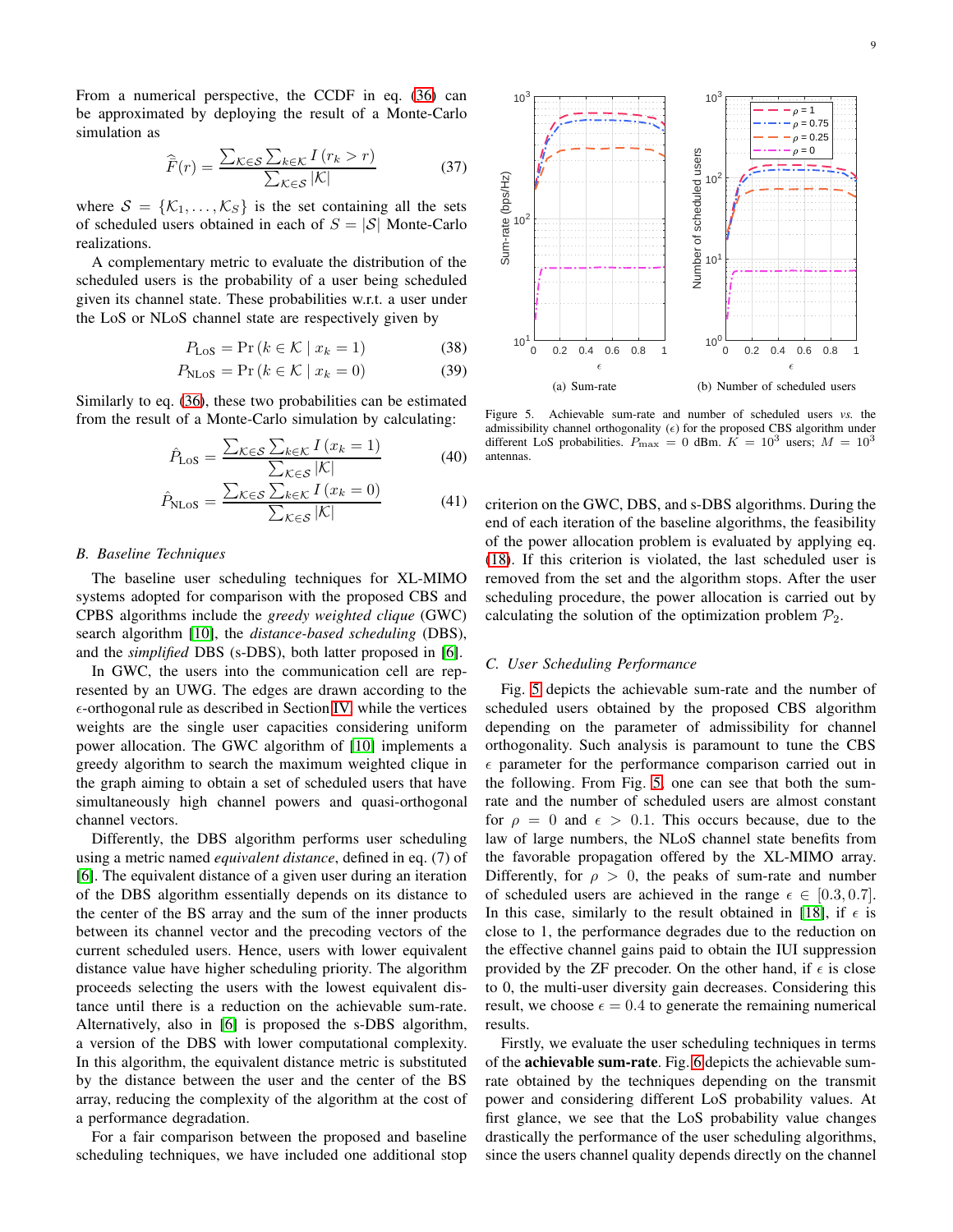

<span id="page-9-0"></span>Figure 6. Achievable sum-rate: proposed CBS and CPBS algorithms, the GWC algorithm [\[10\]](#page-11-9), the DBS and s-DBS algorithms [\[6\]](#page-11-5), and the random user scheduling *vs.* the transmit power under different LoS probabilities.

state. We note that decreasing the LoS probability reduces the achievable sum-rate obtained by all the algorithms. Moreover, as expected, the sum-rate increases with the transmit power. It is worth notice that the graph-based techniques achieve the best sum-rate performance among the evaluated ones. The CBS and GWC algorithms have similar performance for low transmit power. However, for  $P_{\text{max}} > 15$  dBm and  $\rho \le 0.75$ , the GWC algorithm outperforms significantly the CBS one. After the graph-based techniques, the CBS algorithm is the one that achieves the best performance. The DBS and s-DBS algorithms achieve almost the same performance for all the evaluated cases, outperforming only the random scheduling. Indeed, it is worth mentioning that, except for the random scheduling, all the evaluated techniques achieve similar performance for  $\rho = 0$ . The random scheduling achieves the poorest performance because its scheduling criterion does not take into account the quality of the users channel vectors. Such behavior repeats for all the numerical results in the sequel.

Fig. [7](#page-9-1) depicts the number of scheduled users as a function of the transmit power considering different values of LoS probability. One can see that the number of scheduled users increases with the transmit power and LoS probability. Specifically for  $\rho = 0$ , all the evaluated techniques, except for the random scheduling, schedule almost the same number of users. For  $\rho > 0$ , the CBS algorithm achieves the best performance in terms of number of scheduled users, followed by GWC. It is worth mentioning that, despite the GWC attains higher sumrate than the CBS for  $P_{\text{max}} > 15$  dBm and  $\rho \in (0; 0.75]$ , the CBS consistently schedules a higher number of users. Finally, similarly to what occurs with the sum-rate metric, the number of scheduled users achieved by all the scheduling techniques treated herein, except for the random scheduling, are nearly the same for  $\rho = 0$ .

Fig. [8](#page-9-2) depicts the average achievable rate depending on the transmit power considering different values of LoS probability. For all the evaluated techniques, except for the random scheduling, the average rate is inversely proportional to the number of scheduled users. Specifically, for  $\rho < 1$ 



<span id="page-9-1"></span>Figure 7. Number of scheduled users: proposed CBS and CPBS algorithms, the GWC algorithm [\[10\]](#page-11-9), the DBS and s-DBS algorithms [\[6\]](#page-11-5), and the random user scheduling *vs.* the transmit power under different LoS probabilities.



<span id="page-9-2"></span>Figure 8. Average rate of the scheduled users: proposed CBS and CPBS algorithms, GWC algorithm [\[10\]](#page-11-9), DBS and s-DBS algorithms [\[6\]](#page-11-5), and the random scheduling *vs.* the transmit power under different LoS probabilities.

the CBS algorithm obtain achievable rate values near to the minimum achievable rate of 5 bps/Hz. For  $\rho > 0.75$ , the best techniques in terms of average rate are the DBS and s-DBS. On the other hand, for  $\rho \leq 0.25$ , the random scheduling achieves the best performance in terms of average rate. However, it is important to mention that this high average rate is obtained at the cost of scheduling an extremely low number of users, as demonstrated in Fig. [7.](#page-9-1)

Fig. [9](#page-10-0) depicts the achievable sum-rate as a function of the minimum achievable rate considering different values of LoS probability. For all the techniques, except for the CBS, the achievable sum-rate decreases by increasing the minimum achievable rate. This behavior is expected, since increasing the minimum achievable rate constraint implies in allocating more power per user to satisfy this requirement. Specially, the GWC for  $\rho \in \{0.25, 0.75\}$  reaches achievable sum-rate values that increase with the minimum achievable rate, up to a point where this behavior reverses. As we will see in the result in the sequel, this maximum point of achievable sum-rate occurs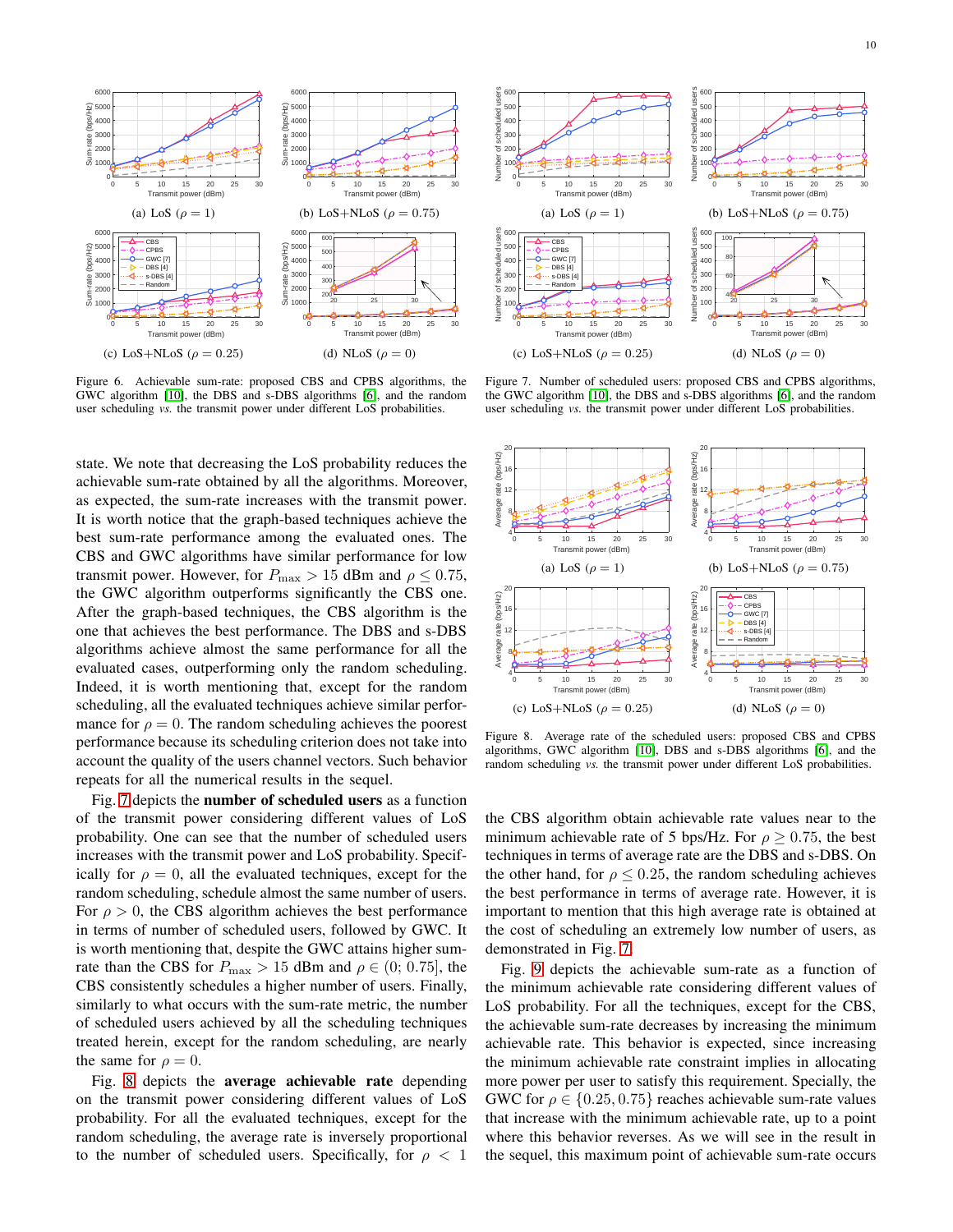

<span id="page-10-3"></span><span id="page-10-0"></span>Figure 9. Achievable sum-rate *vs.* minimum achievable rate per user under different LoS probabilities. Result of the proposed CBS and CPBS algorithms, the GWC algorithm [\[10\]](#page-11-9), the DBS and s-DBS algorithms [\[6\]](#page-11-5), and the random user scheduling.  $P_{\text{max}} = 30$  dBm.



<span id="page-10-1"></span>Figure 10. Number of scheduled users *vs.* minimum achievable rate under different LoS probabilities. Result of the proposed CBS and CPBS algorithms, the GWC algorithm [\[10\]](#page-11-9), the DBS and s-DBS algorithms [\[6\]](#page-11-5), and the random user scheduling.  $P_{\text{max}} = 30$  dBm.

due to a reduction on the number of scheduled users slower than the increase in the minimum achievable rate.

Fig. [10](#page-10-1) depicts the number of scheduled users depending on the minimum achievable rate considering different values of LoS probability. As expected, the stricter minimum achievable rate constraints with a fixed transmit power budget results in a reduction on the number of scheduled users. Specifically, we see that the CBS and GWC algorithms present slow rate of decrease in the number of scheduled users for  $\rho = 0.75$  and  $R_k \leq 9$  bps/Hz,  $\forall k$ , and for  $\rho = 0.25$  and  $R_k \leq 11$  bps/Hz,  $\forall k$ . This is the cause of the partially increasing behavior of the achievable sum-rate obtained by these algorithms identified in Figs.  $9(b)$  and  $9(c)$ .

## *D. Distribution of the Scheduled Users*

Fig. [11](#page-10-4) depicts the CCDF of the 2D distance between the scheduled users and the array center considering different

<span id="page-10-2"></span>

<span id="page-10-4"></span>Figure 11. CCDF of the 2D distance between the scheduled users and the array center for the proposed CBS and CPBS algorithms, the GWC algorithm [\[10\]](#page-11-9), the DBS and s-DBS algorithms [\[6\]](#page-11-5), and the random user scheduling under different LoS probabilities.  $P_{\text{max}} = 30$  dBm.

values of LoS probability. For  $\rho = 1$ , both graph-based user scheduling techniques, our proposed CBS and the GWC [\[10\]](#page-11-9), provide a much higher coverage when compared with the DBS, s-DBS, and CPBS algorithms, allowing scheduling users located at cell border (0.8  $\lt r_k \leq 1.0$  km). In fact, the latter algorithms schedule only users that are around 0.5 km apart from the array, half the cell radius. This demonstrate the superiority of the proposed CBS algorithm in providing a more uniform communication experience for users positioned throughout the communication cell, including border users. On the other hand, for  $\rho = 0$ , one can see that, except for the random scheduling, all the evaluated techniques achieve the same poor coverage, scheduling users only around 0.3 km apart from the array center. Specifically, this result occurs due to the high path-loss associated with the NLoS channel state and the limited transmit power. Particularly, we note that the random scheduling attains the best coverage in all the evaluated LoS channel probability cases. However, such good coverage comes at the price of low performance in terms of achievable sum-rate and number of scheduled users, as demonstrated in Figs. [6](#page-9-0) and [7.](#page-9-1)

Fig. [12](#page-11-18) depicts the probability of scheduling users under LoS and NLoS channel states considering different values of LoS probability. The techniques that consider the minimum required power to attain the minimum QoS and the channel quality tend to schedule users in the most favorable channel state, namely the LoS state. On the other hand, the techniques that take the distance into consideration tend to schedule users in the same proportion as that they appear in the communication cell.

From the numerical results presented in Figs. [6–](#page-9-0)[12](#page-11-18) one can conclude that the CBS algorithm can achieve high numbers of scheduled users and provide fair coverage when users under the both LoS and NLoS channel states coexist in the same communication cell, *i.e.*,  $\rho > 0$ . On the matter of the CPBS, it outperforms the DBS and s-DBS algorithms in all the evaluated scenarios, except for  $\rho = 0$ . However,